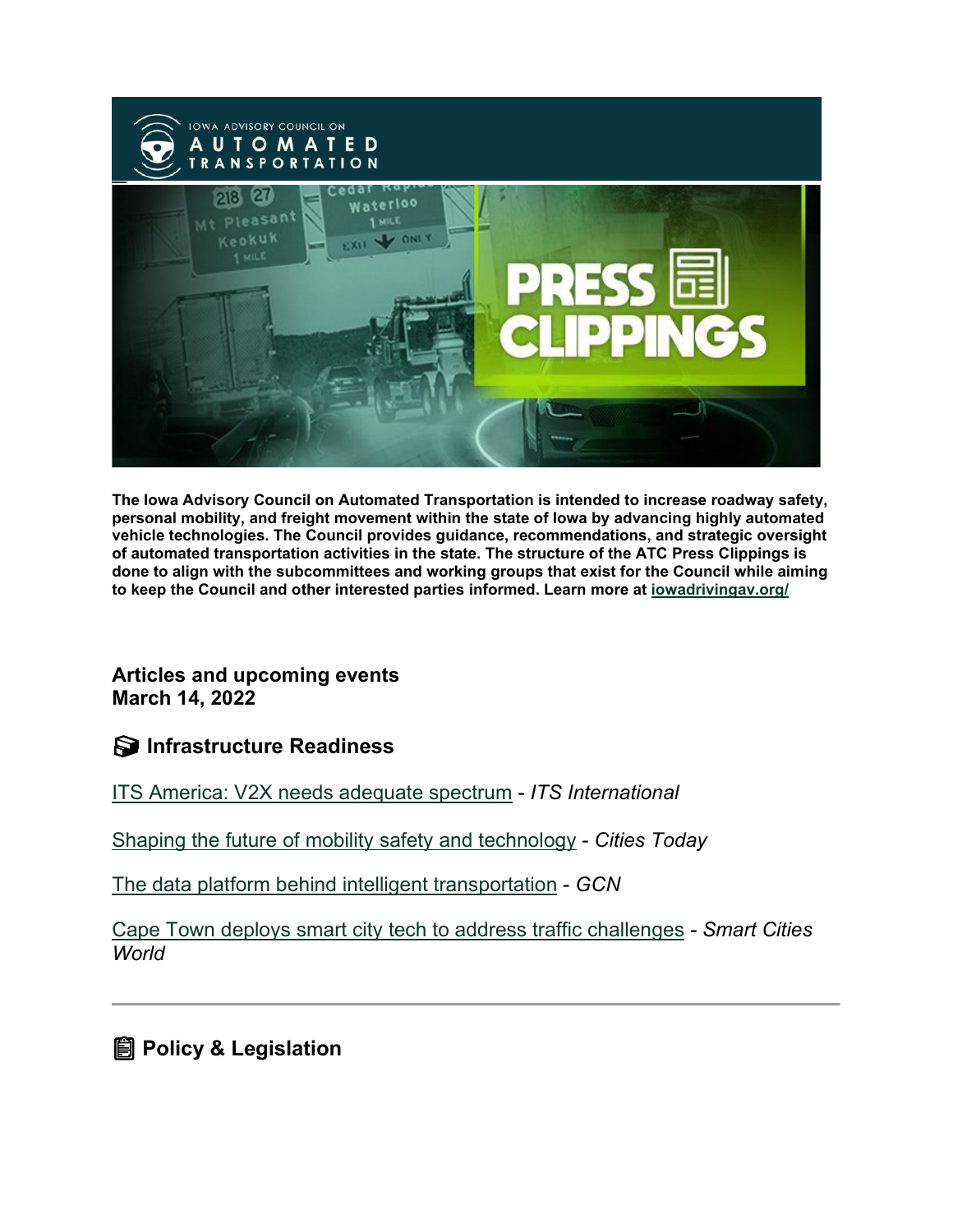[U.S. eliminates human controls requirement for fully automated](https://www.reuters.com/article/usa-autos-autonomous/u-s-eliminates-human-controls-requirement-for-fully-automated-vehicles-idUSL2N2VD39E?utm_medium=email&utm_source=govdelivery)  [vehicles](https://www.reuters.com/article/usa-autos-autonomous/u-s-eliminates-human-controls-requirement-for-fully-automated-vehicles-idUSL2N2VD39E?utm_medium=email&utm_source=govdelivery) - *Reuters*

[Senate passes major cybersecurity legislation to force reporting of cyberattacks](https://edition.cnn.com/2022/03/02/politics/senate-passes-major-cybersecurity-legislation/?utm_medium=email&utm_source=govdelivery)  [and ransomware](https://edition.cnn.com/2022/03/02/politics/senate-passes-major-cybersecurity-legislation/?utm_medium=email&utm_source=govdelivery) - *CNN*

[Is federal indecision on technology delaying vehicle-to-vehicle communication](https://www.post-gazette.com/news/nation/2022/02/27/roadway-safety-vehicle-to-vehicle-communication-U-S-Department-of-Transportation-National-Transportation-Safety-Board/stories/202202240155?utm_medium=email&utm_source=govdelivery)  [that could save lives?](https://www.post-gazette.com/news/nation/2022/02/27/roadway-safety-vehicle-to-vehicle-communication-U-S-Department-of-Transportation-National-Transportation-Safety-Board/stories/202202240155?utm_medium=email&utm_source=govdelivery) - *Pittsburgh Post-Gazette*

[Tesla tells U.S. lawmakers Autopilot requires 'constant monitoring'](https://www.reuters.com/business/autos-transportation/tesla-tells-us-lawmakers-autopilot-requires-constant-monitoring-2022-03-08/?utm_medium=email&utm_source=govdelivery) *- Reuters*

### **Exp. Economic Development**

[US Departments of Labor and Transportation Announce Cooperative Effort to](https://www.dol.gov/newsroom/releases/osec/osec20220307?utm_medium=email&utm_source=govdelivery)  [Advance Infrastructure Jobs for Underrepresented Populations](https://www.dol.gov/newsroom/releases/osec/osec20220307?utm_medium=email&utm_source=govdelivery) - *US Department of Labor*

[US infrastructure upgrades face talent shortage crisis](https://cities-today.com/us-infrastructure-upgrades-face-talent-shortage-crisis/?utm_medium=email&utm_source=govdelivery) - *Cities Today*

[FMCSA relaxes rules for truck driver-assist devices](https://www.freightwaves.com/news/fmcsa-relaxes-rules-for-truck-driver-assist-devices?utm_medium=email&utm_source=govdelivery) - *Freight Waves*

[Starship Technologies raises another \\$42M to fuel the growth of its fleet of self](https://techcrunch.com/2022/03/01/starship-technologies-raises-another-42m-to-fuel-the-growth-of-its-fleet-of-self-driving-delivery-robots/?utm_medium=email&utm_source=govdelivery)[driving delivery robots](https://techcrunch.com/2022/03/01/starship-technologies-raises-another-42m-to-fuel-the-growth-of-its-fleet-of-self-driving-delivery-robots/?utm_medium=email&utm_source=govdelivery) *- TechCrunch*

[Why I Joined Embark to Build the Trucking Industry of the Future](https://medium.com/embark-trucks/why-i-joined-embark-to-build-the-trucking-industry-of-the-future-b92968afd018?utm_medium=email&utm_source=govdelivery) *- Medium*

## **Public Safety & Enforcement**

[NHTSA Releases 2020 Traffic Crash Data](https://www.nhtsa.gov/press-releases/2020-traffic-crash-data-fatalities?utm_medium=email&utm_source=govdelivery) - *NHTSA*

[NHTSA Proposes Significant Updates to Five-Star Safety Ratings](https://www.nhtsa.gov/press-releases/five-star-safety-ratings-program-updates-proposed?utm_medium=email&utm_source=govdelivery)  [Program](https://www.nhtsa.gov/press-releases/five-star-safety-ratings-program-updates-proposed?utm_medium=email&utm_source=govdelivery) - *NHTSA*

[States Must Protect Pedestrians and Bicyclists to Keep Federal](https://www.newsweek.com/states-must-protect-pedestrians-bicyclists-keep-federal-funds-1684178?utm_medium=email&utm_source=govdelivery)  [Funds](https://www.newsweek.com/states-must-protect-pedestrians-bicyclists-keep-federal-funds-1684178?utm_medium=email&utm_source=govdelivery) - *Newsweek*

[California issues permits to Cruise, Waymo for autonomous vehicle](https://www.reuters.com/technology/california-issues-permits-cruise-waymo-autonomous-vehicle-service-2022-02-28/?utm_medium=email&utm_source=govdelivery)  [service](https://www.reuters.com/technology/california-issues-permits-cruise-waymo-autonomous-vehicle-service-2022-02-28/?utm_medium=email&utm_source=govdelivery) - *Reuters*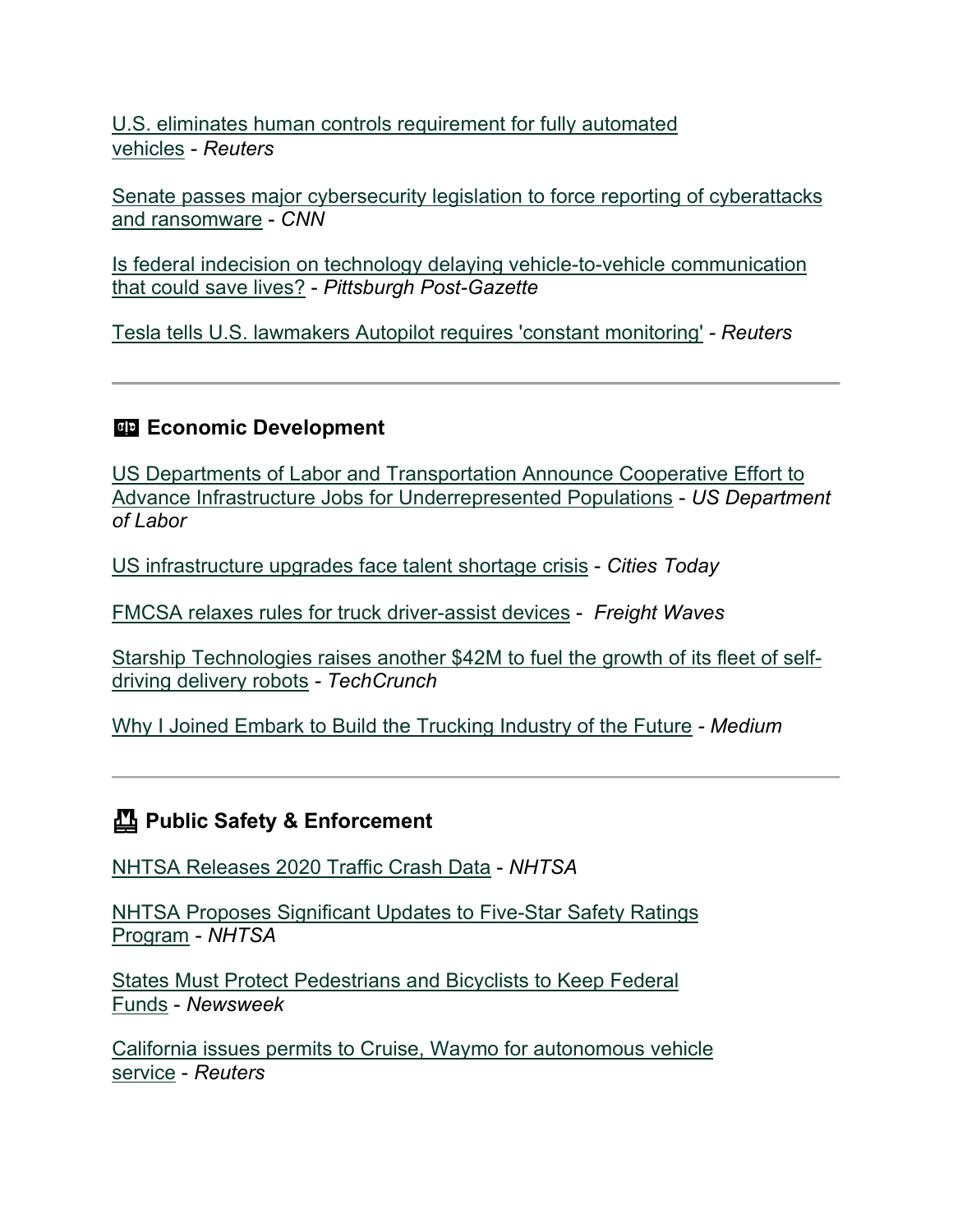### **Research, Development, Testing & Evaluation**

[USA's largest ever public autonomous shuttle deployment announced in](https://www.traffictechnologytoday.com/news/autonomous-vehicles/usas-largest-ever-public-autonomous-shuttle-deployment-announced-in-jacksonville.html?utm_medium=email&utm_source=govdelivery)  [Jacksonville](https://www.traffictechnologytoday.com/news/autonomous-vehicles/usas-largest-ever-public-autonomous-shuttle-deployment-announced-in-jacksonville.html?utm_medium=email&utm_source=govdelivery) - *Traffic Technology Today*

[The Most Important Car Automation Trends of 2022](https://www.cnet.com/roadshow/news/the-most-important-self-driving-cars-of-2022/?utm_medium=email&utm_source=govdelivery) - *CNET*

[Philadelphia to put first automated shuttle into service](https://transportationtodaynews.com/news/25714-philadelphia-to-put-first-automated-shuttle-into-service/?utm_medium=email&utm_source=govdelivery) *- Transportation Today*

[LiDAR is the secret sauce for connected vehicles and smart city adoption](https://thenextweb.com/news/lidar-is-the-critical-key-for-connected-vehicles-and-smart-city-success?utm_medium=email&utm_source=govdelivery) *- The Next Web*

# **EXED** Upcoming Events

#### [AI for AVs](https://pavecampaign.org/event/pave-virtual-panel-ai-for-avs/?utm_medium=email&utm_source=govdelivery) (Virtual)

*Partners for Automated Vehicle Education (PAVE)* Wednesday, March 16th 1:00-1:30 pm

#### **Presenters:**

Mohammad Musa – Founder and CEO, Deepen AI Patrick Musau – PhD Candidate, Vanderbilt University Dave Tokic – VP Marketing & Strategic Partnerships, Algolux

[Preparing for Automated Vehicles in Rural America](https://ncst.ucdavis.edu/events/webinar-preparing-automated-vehicles-rural-america?utm_medium=email&utm_source=govdelivery) (Virtual) *National Center for Sustainable Transportation (NCST)* Wednesday, March 30th 12:00-1:00 pm

#### **Presenters:**

Dr. Lisa Aultman-Hall – Professor and Chair, Systems Design Engineering at the University of Waterloo Joe Segale – Director of the Policy, Planning and Research Bureau for the Vermont Agency of Transportation

Iowa Advisory Council on Automated Transportation Meeting (Virtual) Wednesday, March 16th 1:00 pm-3:00 pm CT